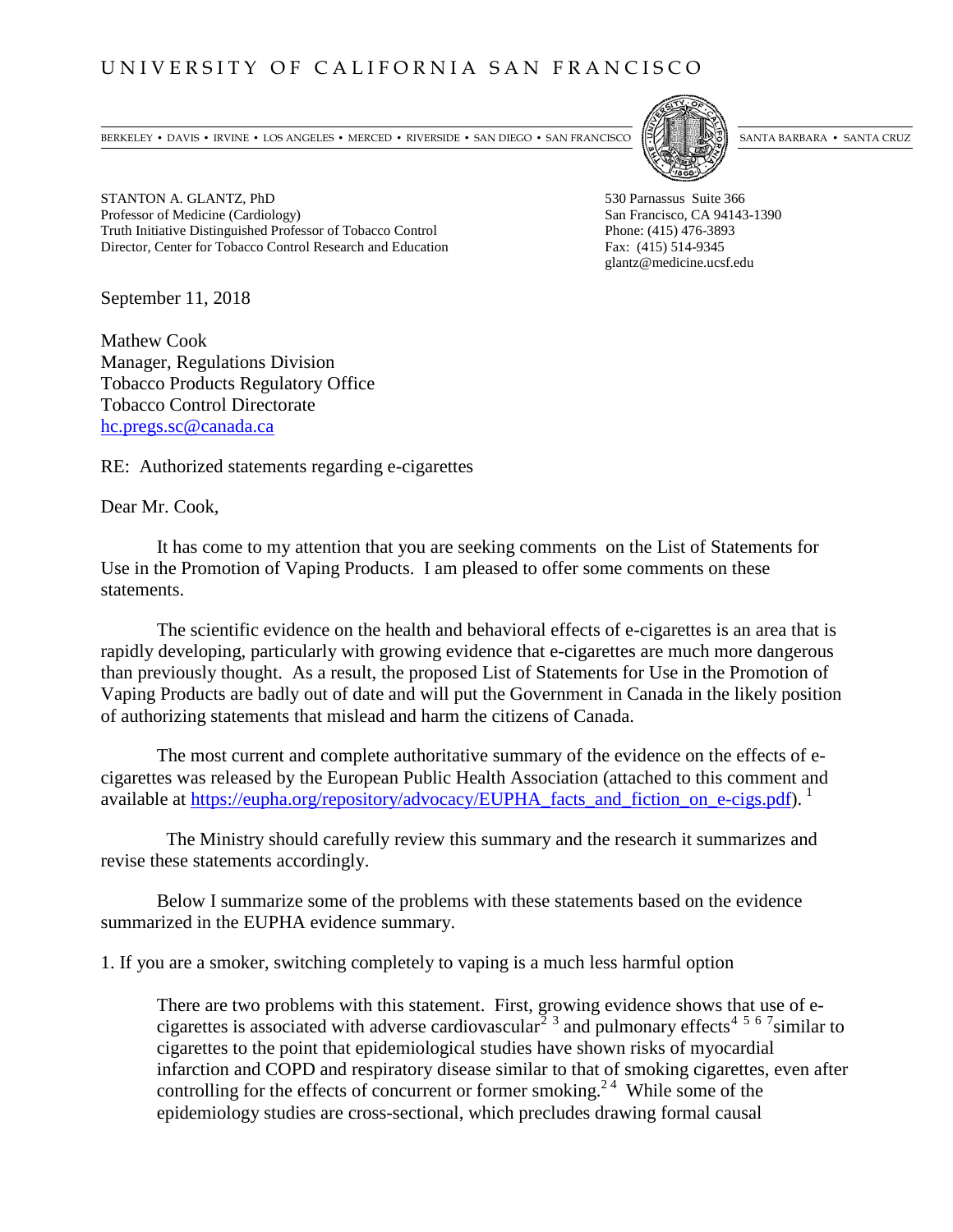conclusions based on the epidemiology alone, the results are precisely what one would predict based on the biological and short-term clinical studies. At the very least, they argue against making such a sweeping statement.

Second, the statement presumes complete switching from cigarettes to e-cigarettes when the great majority of smokers who use e-cigarettes remain dual users.<sup>[8](#page-4-0)[9](#page-4-1)</sup>

2. While vaping products emit toxic substances, the amount is significantly lower than in tobacco smoke

This statement is based on assessment of a very limited number of substances, all of which are based on toxins identified in tobacco smoke. E-cigarettes are different products with different chemistry and physics. There needs to be a much broader investigation of the possible toxicants in e-cigarette aerosol before such a sweeping statement can be made by the Government.<sup>[10](#page-4-2)</sup>

3. By switching completely to vaping products, smokers are exposed to a small fraction of the 7,000 chemicals found in tobacco smoke

This statement suffers from the same problem as statement 2. In addition, it ignores the fact that e-cigarette aerosol consists of ultrafine particles at levels comparable to or higher than cigarettes. These particles cause cardiovascular and pulmonary disease. In addition, the particle size in e-cigarettes are often smaller than those generated by cigarettes, which are likely more dangerous. $^{11}$  $^{11}$  $^{11}$ 

4. Switching completely from combustible tobacco cigarettes to e-cigarettes significantly reduces users' exposure to numerous toxic and cancer-causing substances

This statement suffers from all the problems described above. While the current consensus is that e-cigarettes expose users to lower levels of the carcinogens that have been studied, this statement ignores the fact that two-thirds of smoking-induced deaths are caused by cardiovascular and pulmonary disease where the risks of e-cigarettes may approach cigarette smoking. $^{12}$  $^{12}$  $^{12}$ 

5. Completely replacing your cigarette with a vaping product will significantly reduce your exposure to numerous toxic and cancer causing substances

This statement suffers from the same problems as statement 4.

6. Switching completely from smoking to e-cigarettes will reduce harms to your health

This statement suffers from the same problems as the earlier statements. It also ignores the fact that switching to e-cigarettes could still increase risks because the risk of current ecigarette use is compounded with the risk of past smoking.

7. Completely replacing your cigarette with an e-cigarette will reduce harms to your health

This statement suffers from the same problems as statement 6.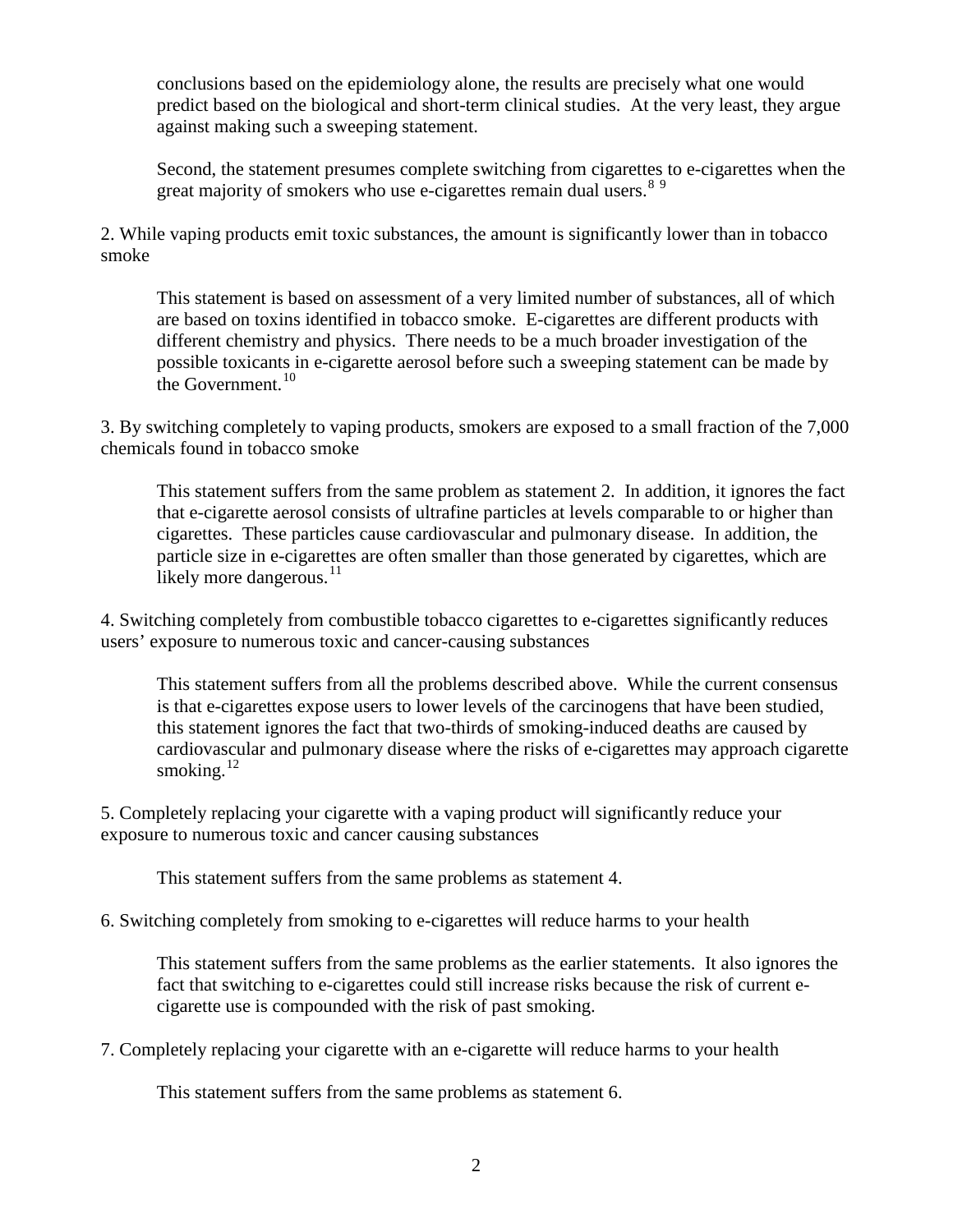There is also a concern that these statements could be misread by consumers and potential consumers as indicating that e-cigarettes are *safe.* Has the Ministry done message testing to ensure that these messages will be understood (and not misunderstood) by users?

Importantly, all the proposed statements ignore the reality that most people who use ecigarettes continue to smoke cigarettes<sup>89</sup> as well as the evidence that for most (but not all) smokers, use of e-cigarettes depresses the likelihood of smoking cessation.<sup>[13](#page-4-5)</sup> These realities need to be reflected in the required statements. E-cigarette promotion should include these warnings:

- Most people who use e-cigarettes continue to smoke; doing so will increase your overall chance of getting sick. $2<sup>4</sup>$
- You must stop smoking cigarettes when you use this product or your risk of disease will increase. 2 4
- $\bullet$  E-cigarettes make it harder to stop smoking cigarettes for most people.<sup>89</sup>
- People who start with e-cigarettes are likely to go on to smoke cigarettes.<sup>[14](#page-4-6)</sup>

As you know there are many contentious issues surrounding e-cigarettes, so it is important that the Ministry obtain advice from a wide range of experts; a cursory review of the members of the SAB suggests that it is dominated by people who believe in e-cigarettes. There is also a dearth of people with expertise in cardiovascular and pulmonary disease etiology.

Thank you for your consideration.

Sincerely yours,

In A Oul

 Stanton A. Glantz, PhD Professor of Medicine (Cardiology) Truth Initiative Distinguished Professor in Tobacco Control Director, Center for Tobacco Control Research and Education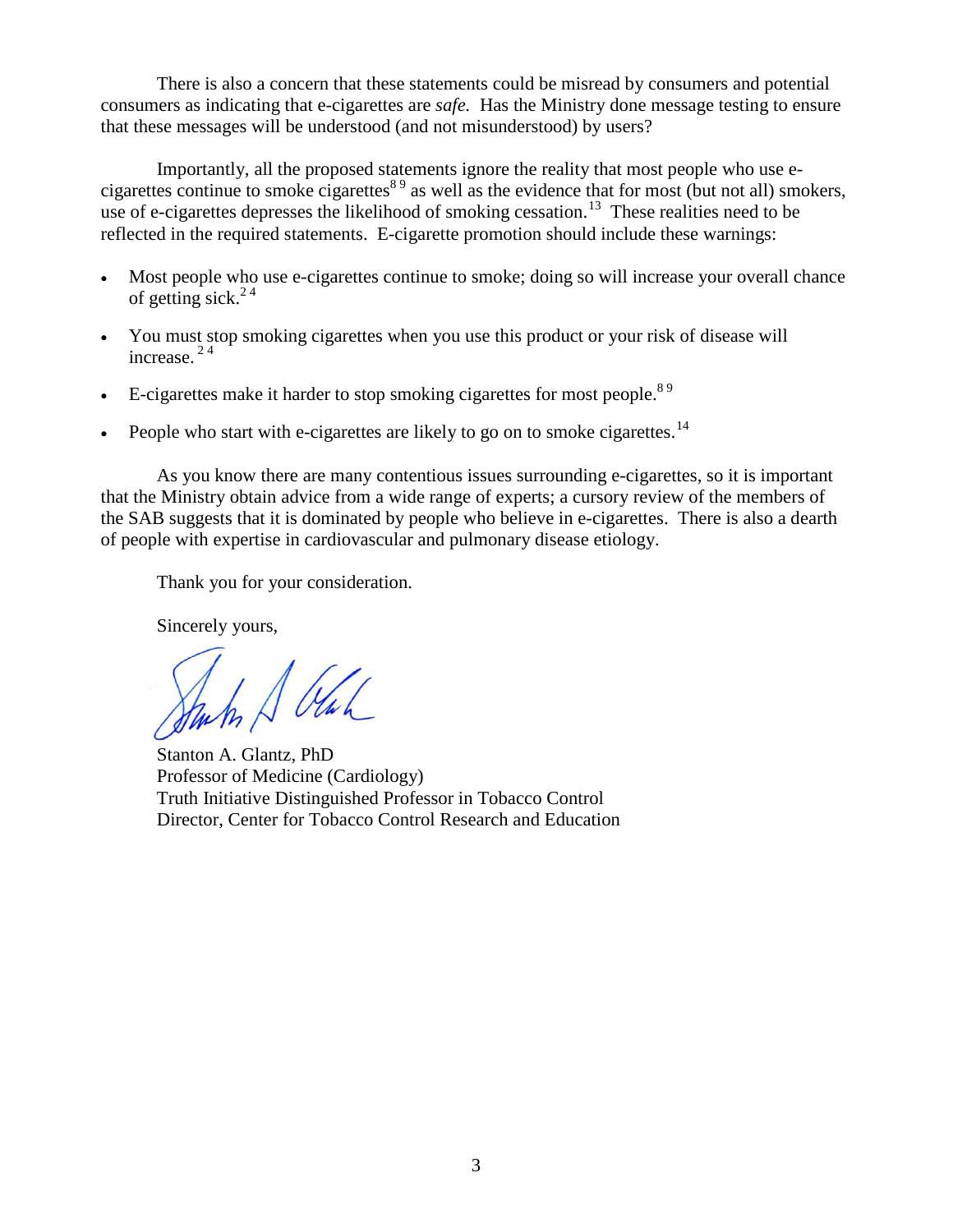$\overline{a}$ 

<span id="page-3-0"></span><sup>1</sup> Facts and fiction on e-cigs. European Public Health Association. https://eupha.org/advocacy-byeupha . August 30, 2018.

<span id="page-3-1"></span><sup>2</sup> Alzahrani, T., Pena, I., Temesgen, N., & Stanton Glantz, S. A. Association Between Electronic Cigarette Use and Myocardial Infarction. Am J Prev Med 2018; doi: 10.1016/j.amepre.2018.05.004.

<span id="page-3-2"></span><sup>3</sup> Cardinale A, Nastrucci C, Cesario A, Russo P. Nicotine: specific role in angiogenesis, proliferation and apoptosis. Crit Rev Toxicol. 2012 Jan;42(1):68-89.

<span id="page-3-3"></span><sup>4</sup> M. F. Perez, N. Atuegwu, E. Mead, C. Oncken, E. M. Mortensen. E-Cigarette Use Is Associated with Emphysema, Chronic Bronchitis and COPD. Abstract A6245/402. Presented at the International Conference of the American Thoracic Society. San Diego, California. May 18-23, 2018.

<span id="page-3-4"></span><sup>5</sup> Scott A, Lugg ST, Aldridge K, Lewis KE, Bowden A, Mahida RY, Grudzinska FS, Dosanjh D, Parekh D, Foronjy R, Sapey E, Naidu B, Thickett DR. Pro-inflammatory effects of e-cigarette vapour condensate on human alveolar macrophages. Thorax. 2018 Aug 13. pii: thoraxjnl-2018- 211663. doi: 10.1136/thoraxjnl-2018-211663.

<span id="page-3-5"></span><sup>6</sup> Viswam D, Trotter S, Burge PS, Walters GI. Respiratory failure caused by lipoid pneumonia from vaping e-cigarettes. BMJ Case Rep. 2018 Jul 6;2018. pii: bcr-2018-224350. doi: 10.1136/bcr-2018- 224350.

<span id="page-3-6"></span><sup>7</sup> Miyashita L, Suri R, Dearing E, Mudway I, Dove RE, Neill DR, Van Zyl-Smit R, Kadioglu A, Grigg J. E-cigarette vapour enhances pneumococcal adherence to airway epithelial cells. Eur Respir J. 2018 Feb 7;51(2). pii: 1701592. doi: 10.1183/13993003.01592-2017.

<sup>8</sup> Berry, K.M., Reynolds, L.M., Collins, J.M., et al. (2018). E-cigarette initiation and associated changes in smoking cessation and reduction: the Population Assessment of Tobacco and Health Study, 2013-2015. Tobacco Control. [http://dx.doi.org/110.1136/tobaccocontrol-2017-054108.](http://dx.doi.org/110.1136/tobaccocontrol-2017-054108)

<sup>9</sup> Coleman B, Rostron B, Johnson SE, Persoskie A, Pearson J, Stanton C, Choi K, Anic G, Goniewicz ML, Cummings KM, Kasza KA, Silveira ML, Delnevo C, Niaura R, Abrams DB, Kimmel HL, Borek N, Compton WM, Hyland A. Transitions in electronic cigarette use among adults in the Population Assessment of Tobacco and Health (PATH) Study, Waves 1 and 2 (2013- 2015). Tob Control. 2018 Apr 25. pii: tobaccocontrol-2017-054174. doi: 10.1136/tobaccocontrol-2017-054174.

 $10$  St. Helen G. FDA should reject the tobacco industry's efforts to guide e-cigarette manufacturing standards and instead formulate their own science-driven tough regulations to protect public health. Comment submitted to the USA Food and Drug Administration. Docket Number FDA-2013-N-0227. Tracking number: 1k1-90hj-dh4t. December 21, 2017.

 $11$  Fuoco FC, Buonanno G, Stabile L, Vigo P. 2014. Influential parameters on particle concentration and size distribution in the mainstream of e-cigarettes. Environ. Pollut. 184:523–29.